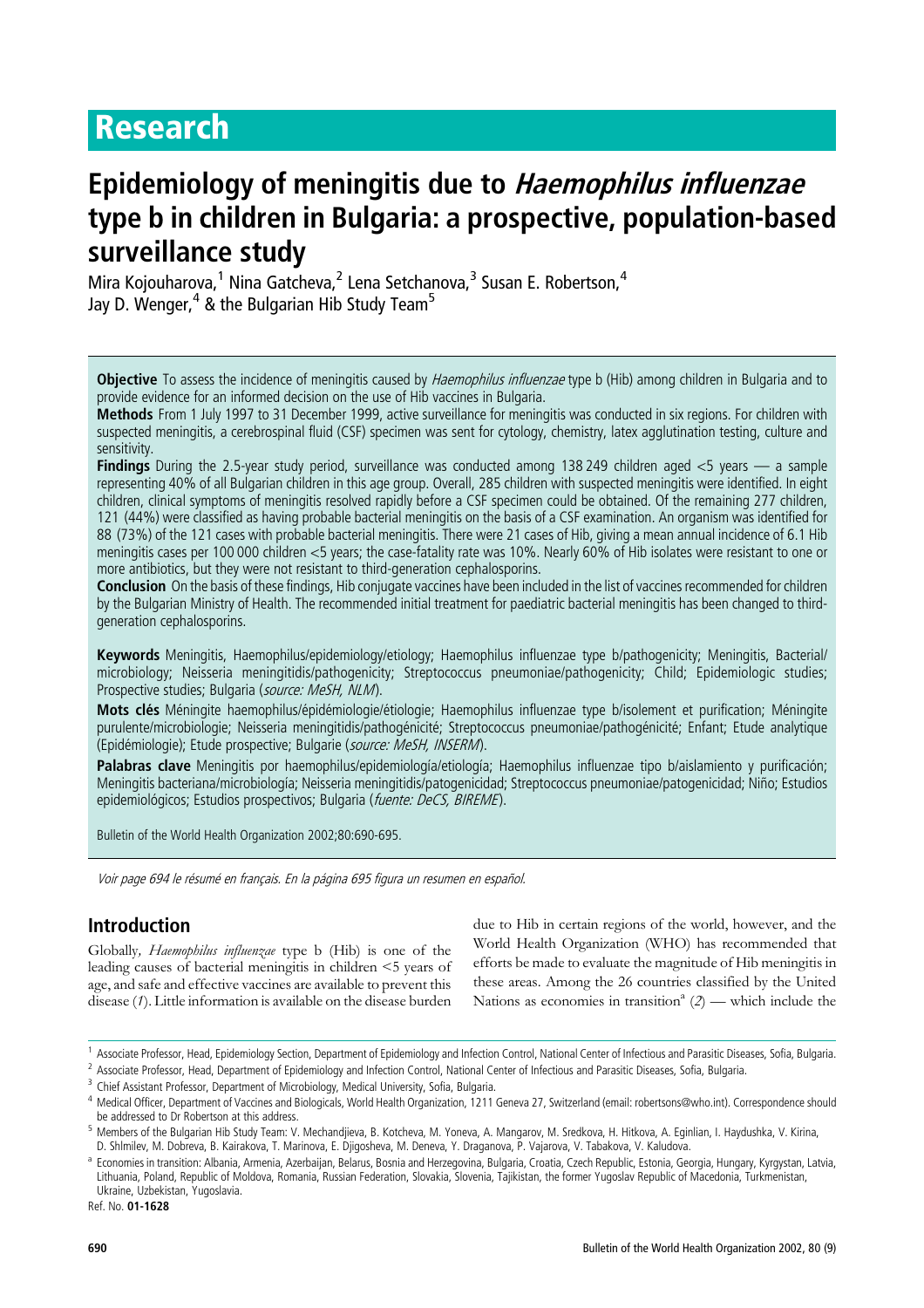Baltic States, Central and Eastern Europe (Bulgaria is within this group) and the Commonwealth of Independent States only one country (Slovenia) has published results from a population-based study of the incidence of Hib  $(3)$ .

In Bulgaria, a retrospective review of bacterial meningitis in the six largest regions in the country during 1992–96 showed a relatively low annual incidence of Hib meningitis: 1.3–11.0 per 100 000 children <5 years of age (Kojouharova, unpublished data, 2000). This study was unable to assess fully the meningitis case-fatality rates. The retrospective study found an incidence of Hib meningitis lower than that found in similar studies before Hib vaccine was introduced in Scandinavia  $(4)$  and the United Kingdom  $(5)$ , but it was unclear whether this difference was due to limitations in surveillance, problems with diagnostic methods, more extensive use of antibiotics in Bulgaria or a true paucity of Hib infection in the Bulgarian population. During 1997–99 we conducted a prospective, population-based surveillance study in the same regions of the country as the 1992–96 retrospective study, to better assess the burden of Hib meningitis, including the case-fatality rate, and to provide evidence for an informed decision about the use of Hib vaccines in Bulgaria.

# Methods

Bulgaria is a central Balkan country with a population of 8.2 million, a birth rate of 7.9 per 1000 population, and an infant mortality rate of 14.3 per 1000 live births (6). The country has 28 regions. The study was carried out between 1 July 1997 and 31 December 1999 in the six largest regions: Pleven Region, Plovdiv Region, Sofia City, Sofia Region, Stara Zagora Region and Varna Region. The study population consisted of 138 249 children aged <5 years — a sample that represented 40% of the nationwide total of 348 000 children in this age group. The study received ethical approval from the Scientific Council of the National Center of Infectious and Parasitic Diseases in Bulgaria and from the WHO Secretariat Committee on Research Involving Human Subjects. Informed consent was not required, because lumbar puncture for children with suspected meningitis is the routine standard of care in Bulgaria.

This prospective study was based on two documents produced by WHO: a generic protocol for population-based surveillance of Hib meningitis (7) and a manual of microbiological methods (8). Bulgarian versions of these documents were distributed to physicians, public health officials and microbiologists in the six study regions to ensure standardization of surveillance and laboratory procedures. One physicianepidemiologist and one microbiologist from each study region participated in a pre-study workshop on meningitis surveillance and laboratory methods held in Sofia on 12–15 May 1997. The workshop was organized by the National Center of Infectious and Parasitic Diseases, Sofia, and it received technical support from WHO and the United States Centers for Disease Control and Prevention.

In Bulgaria, meningitis is an officially reportable disease, with notification of each suspected case to the regional epidemiology office required within 24 hours. Routine surveillance for infectious diseases includes daily case reports from hospitals and clinics, telephone feedback to referring physicians and case investigations by teams of physicianepidemiologists at the regional epidemiology office. The infectious disease surveillance system was further activated at the start of the study when all physicians in the study regions were officially notified about the study and provided definitions of meningitis cases and case-reporting guidelines. In addition, regional study coordinators (epidemiologists or microbiologists) conducted weekly reviews of hospital admission and discharge records, laboratory logbooks and autopsy reports to ensure that every patient <5 years with suspected meningitis was included in the study. A study report form was completed for each case of probable or confirmed meningitis; forms were reviewed regularly for completeness and accuracy.

The existing standard of care for patients with suspected meningitis calls for routine diagnostic lumbar puncture in hospital. In Bulgaria, meningitis is not treated in outpatient facilities, and ambulance transport to hospital is provided free of charge. Deaths in children are almost always investigated by autopsy.

#### Case definitions

A suspected case of meningitis was defined as a child <5 years of age presenting with clinical symptoms of meningitis, e.g. fever, headache, stiff neck, bulging fontanelle or change in mental status. A probable case of bacterial meningitis was defined as a suspected case in whom the CSF had a turbid appearance, or elevated protein  $(>100 \text{ mg/dl})$ , or decreased glucose (<40 mg/dl), or leukocytosis (>100 white blood cells per mm<sup>3</sup>) with >80% neutrophils. A **confirmed** case of bacterial meningitis was defined as a probable case in whom an organism in the CSF was identified by culture or latex agglutination test.

#### Laboratory procedures

#### Regional laboratories

Study microbiologists participated in the pre-study workshop in May 1997. This included intensive laboratory-based training on the study methods. Specimens of CSF were tested for turbidity, number and type of cells, protein, glucose, Gram stain, latex agglutination and culture, according to WHO recommendations (6, 7). Commercial latex agglutination kits, supplemental X and V factors, chocolate agar and antibiotic discs were supplied to each regional laboratory. In addition, regional laboratories received reference strains of H. influenzae, Streptococcus pneumoniae and Neisseria meningitidis to be used in systematic checks to ensure that the culture media would support growth of these organisms. The head microbiologist for the study visited each study laboratory twice to review quality control procedures.

### Reference laboratory

H. influenzae isolates from CSF were sent for serotyping and antibiotic susceptibility testing at the study reference laboratory at the Infectious Disease Hospital in Sofia. The chief of this laboratory served as the head microbiologist for the study and was responsible for training regional laboratory personnel, supervising quality control of regional laboratories and managing laboratory resources. During the study, the reference laboratory successfully completed a proficiency test organized by the Haemophilus Reference Unit, Public Health Laboratory Service, United Kingdom (M. Slack, personal communication, 1999).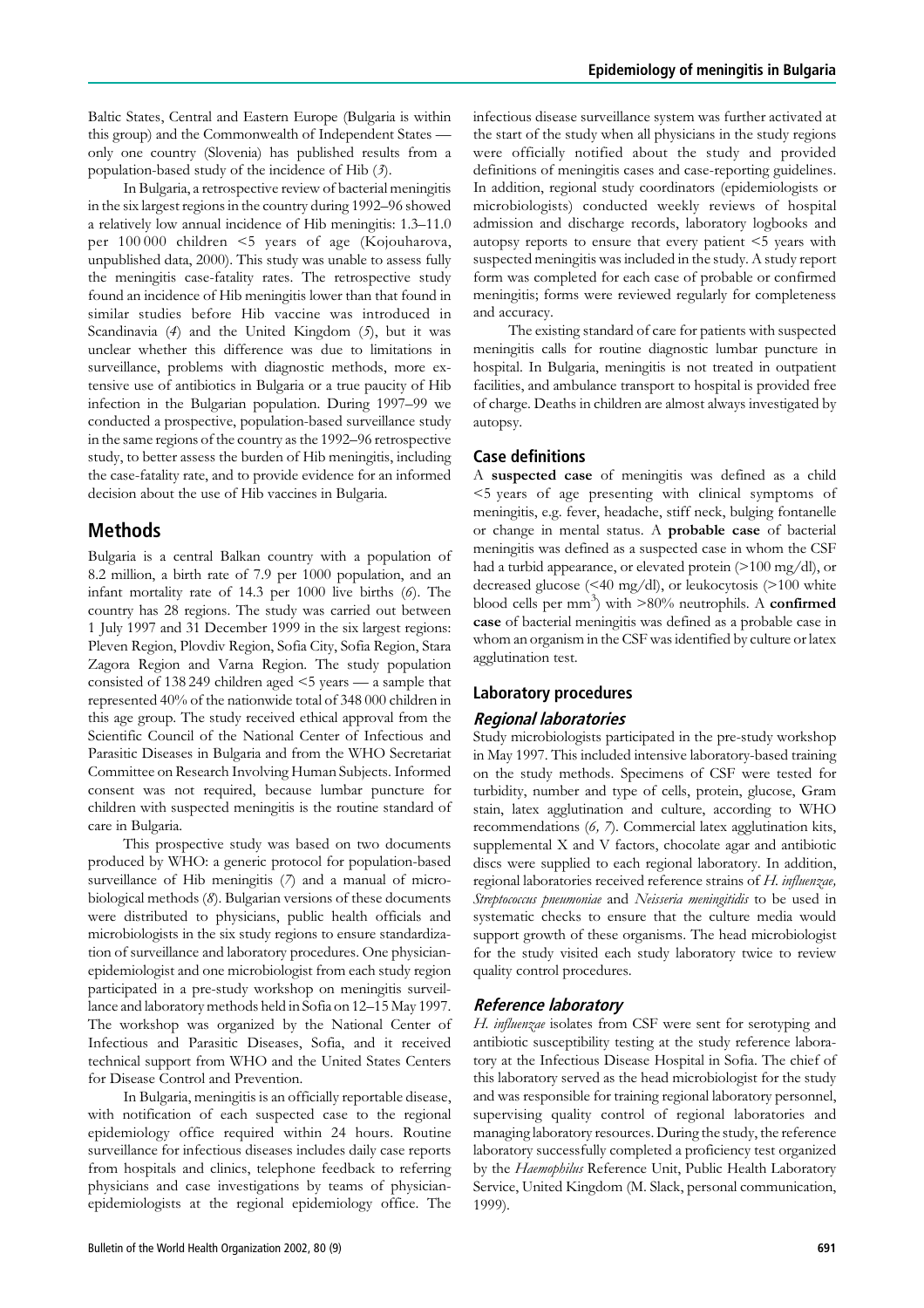The reference laboratory used API NH strips (Bio Merieux, France) to identify Hib isolates, which were stored at -70 °C in serum glycerol-based medium. The antibiotic susceptibility of Hib strains was assessed by disc diffusion method on Haemophilus test medium agar. The antibiotics tested were ampicillin, ceftriaxone, cefuroxime, chloramphenicol, ciprofloxacin, rifampin, tetracycline and trimethoprim plus sulfamethoxazole. Production of  $\beta$ -lactamase was determined by the nitrocephin assay.

## Cohort study of antibiotic prescribing practices

At the time of the study, the government health system assigned each child in Bulgaria to a single paediatric practice. To assess the frequency of antibiotic prescribing in the first two years of life, a cohort of 277 children born in 1997 was enrolled from six paediatric practices in two towns of the Sofia Region. For each child, outpatient records made while they were 0–23 months of age were reviewed to determine the number of courses and types of antibiotics prescribed.

#### Statistical methods

For incidence calculations, the population for each study year — by region and age group— was obtained from the Bulgarian National Statistical Service (6). EpiInfo software (version 6.02) was used to calculate 95% confidence intervals and Student's t-tests.

## Results

From 1 July 1997 to 31 December 1999, active surveillance of meningitis was conducted for 138 249 children <5 years of age. In total, 285 children <5 years of age with suspected meningitis were identified. In eight children, clinical symptoms of meningitis resolved within the first hours after admission and before a CSF specimen could be obtained. For the remaining 277 children, 121 (44%) had CSF findings that met the criteria for probable bacterial meningitis. Of the probable bacterial meningitis cases, 88 (73%) were confirmed as cases — 73 by isolation of an organism and 15 by latex agglutination (one Hib, four S. pneumoniae and 10 N. meningitidis). The incidence of probable bacterial meningitis ranged from 21.9 cases per 100 000 children aged <5 years in Stara Zagora Region to 44.8 cases per 100 000 in Varna Region; the regional variation was not significant. For the six regions as a group, the mean annual incidence of probable bacterial meningitis was 35.1 cases per 100 000 children aged <5 years.

During the surveillance period, Hib (21 cases), N. meningitidis (23 cases) and S. pneumoniae (23 cases) were the leading organisms identified, accounting for 17%, 19% and 19%, respectively, of all cases of bacterial meningitis and 24%, 26% and 26%, respectively, of the cases of bacterial meningitis in which an organism was identified. The mean annual incidence of Hib meningitis calculated for the study period was 6.1 cases per 100 000 children aged <5 years. The highest age-specific incidence of Hib meningitis was 18.2 cases per 100 000 children aged 6–11 months (Table 1). An additional five Hib isolates were obtained from children aged <5 years with other types of invasive disease, including two cases of pneumonia and one case each of cellulitis, septicaemia and otitis media. During the study period, the mean annual incidences of meningitis caused by  $N$ . meningitidis and  $S$ . pneumoniae were both 6.7 cases per 100 000 children <5 years (Table 1).

Fig. 1 presents the age-specific cumulative proportion of meningitis caused by the three leading causative agents. For Hib meningitis, 10% of cases occurred in children aged 0–5 months and 38% in children aged 0–11 months. For S. pneumoniae, the proportions were 13% and 61%, respectively, and for N. meningitidis, 22% and 61%, respectively. For children aged 0–23 months, the difference between the cumulative percentage of Hib meningitis cases (48%) and N. meningitidis cases (78%) was significant (*t*-test,  $P = 0.043$ ).

Overall, 24 (20%) of 121 patients with probable bacterial meningitis died. The case-fatality rate was highest among patients with pneumococcal meningitis (44%) and only onetenth as high among those with meningitis due to  $N$ . *meningitidis* (4%). For patients with Hib meningitis, the case-fatality rate was 10% (2 of 21 cases).

Three of the 20 H. influenzae isolates from CSF specimens did not survive transport to the reference

|                 | Confirmed cases of bacterial meningitis <sup>a</sup> |                      |                           |                  |                           |                  | Probable                  |                         |
|-----------------|------------------------------------------------------|----------------------|---------------------------|------------------|---------------------------|------------------|---------------------------|-------------------------|
|                 |                                                      | H. influenzae type b |                           | S. pneumoniae    |                           | N. meningitidis  |                           | bacterial<br>meningitis |
| Age<br>(months) | <b>Number</b><br>of cases                            | <b>Incidence</b>     | <b>Number</b><br>of cases | <b>Incidence</b> | <b>Number</b><br>of cases | <b>Incidence</b> | <b>Number</b><br>of cases | <b>Incidence</b>        |
| $0 - 5$         | $\overline{2}$                                       | 6.0                  | 3                         | 9.0              | 5                         | 15.0             | 39                        | 117.4                   |
| $6 - 11$        | 6                                                    | 18.2                 | 11                        | 33.3             | 9                         | 27.2             | 36                        | 108.3                   |
| $12 - 23$       | $\mathfrak{D}$                                       | 3.0                  | 3                         | 4.5              | $\overline{4}$            | 6.0              | 15                        | 22.7                    |
| $24 - 35$       | 6                                                    | 8.9                  | ξ                         | 4.5              |                           | 1.5              | 12                        | 17.9                    |
| $36 - 47$       | 3                                                    | 4.2                  |                           | 1.4              |                           | 1.4              | 8                         | 11.2                    |
| $48 - 59$       | $\mathfrak{D}$                                       | 2.7                  | $\overline{\phantom{0}}$  | 2.7              | 3                         | 5.4              | 11                        | 14.9                    |
| $0 - 59$        | 21                                                   | 6.1                  | 23                        | 6.7              | 23                        | 6.7              | 121                       | 35.1                    |

Table 1. Age-specific annual incidence (cases per 100 000 population) of probable bacterial meningitis cases and confirmed bacterial meningitis<sup>a</sup> cases, by organism, in six regions of Bulgaria between 1 July 1997 and 31 December 1999

<sup>a</sup> An additional 21 cases of confirmed meningitis were due to the following organisms: Escherichia coli, Enterococcus, Klebsiella pneumoniae, Listeria monocytogenes, Pseudomonas aeruginosa, Staphylococcus and Streptococcus.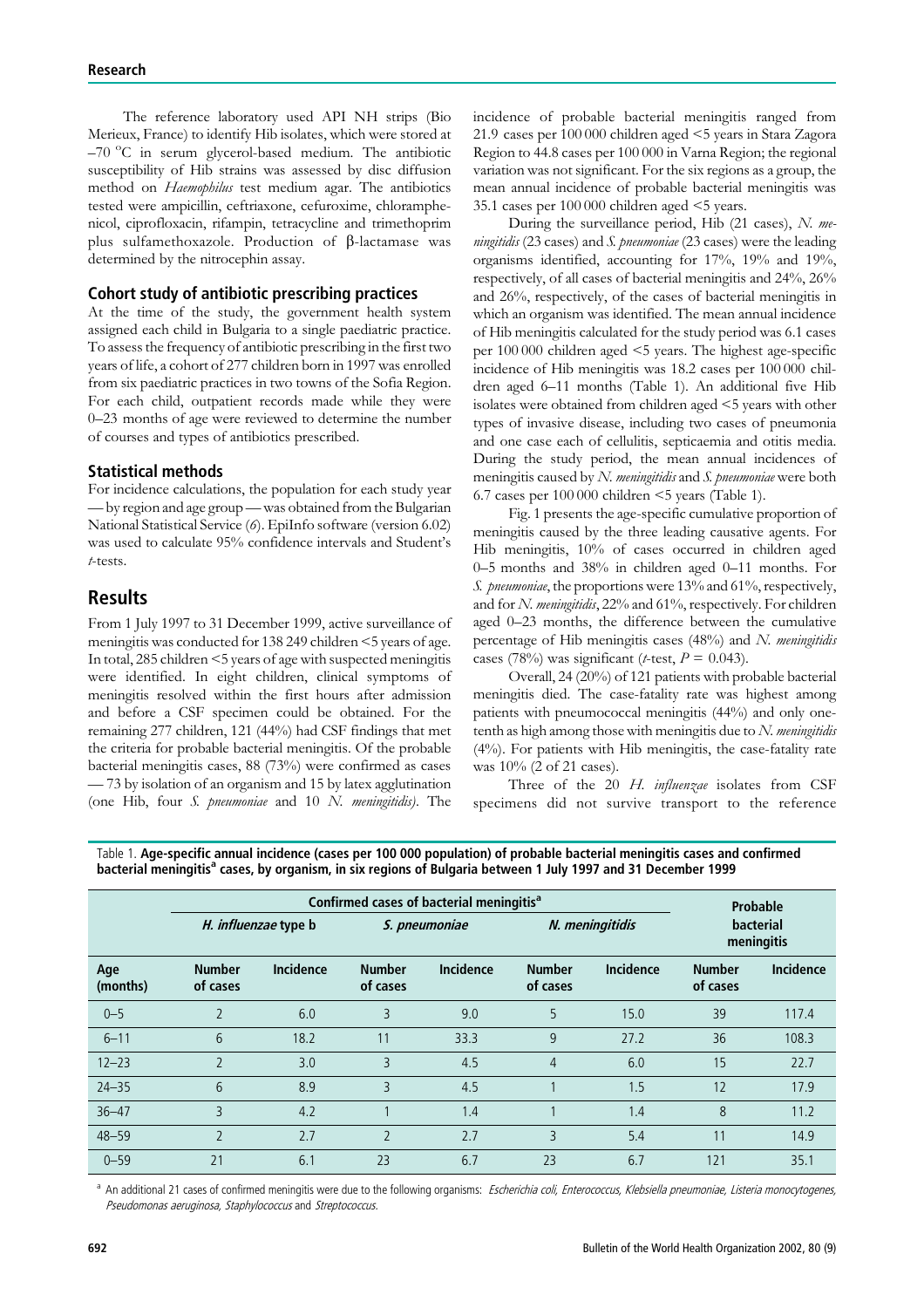laboratory. All of the 17 surviving isolates were serotype b: three were biotype I and four biotype II. Nine Hib isolates produced  $\beta$ -lactamase. Seven (41%) strains were sensitive to all antibiotics tested; one strain was resistant to ampicillin; one to ampicillin and tetracycline; five to ampicillin, chloramphenicol and tetracycline; two to ampicillin, chloramphenicol, tetracycline and trimethoprim plus sulfamethoxazole; and one to trimethoprim plus sufamethoxazole. None of the Hib isolates was resistant to any of the cephalosporins or to rifampin.

The cohort survey to assess the frequency of antibiotic prescribing at outpatient clinics found that 227 (82%  $\pm$  4.5%) of the 277 children had been prescribed antibiotics in the first 24 months of life — 159 children (70%  $\pm$  5.4%) had been prescribed ampicillin, trimethoprin plus sulfamethoxazole, or both. Sixty-three children (28%) had been prescribed one course of antibiotics, 148 children (65%) had been prescribed 2–5 courses, and 16 children (7%) had been prescribed 6–9 courses.

## **Discussion**

Hib is one of the leading causes of bacterial meningitis in Bulgarian children <5 years of age. The mean annual incidence of 6.1 cases of Hib meningitis per 100 000 children aged <5 years is lower than the 25–35 per 100 000 children aged <5 years reported by studies in Northern Europe before the introduction of the Hib vaccine (4, 5). However, the incidence in Bulgaria is similar to that in other population-based studies from nearby countries, including Austria (9), Germany (10, 11), Greece (12, 13), Italy (14, 15), Malta (16) and Slovenia (3) (Table 2). The availability of these data reflects a growing interest among European countries in identifying the disease burden due to Hib meningitis. This is the second populationbased study of Hib disease burden reported from the 26 countries classified by the United Nations as economies in transition (2). Further studies from these countries are expected.

This study was undertaken because of concerns about potential limitations in a previous retrospective study, including strength of surveillance and problems with diagnostic methods. This prospective study used a variety of measures to reinforce and activate surveillance for paediatric Fig. 1. Cumulative percentage of cases of bacterial meningitis caused by H. influenzae type b, S. pneumoniae and N. meningitidis among children aged 0-59 months, by 6-month age groups, in six regions of Bulgaria between 1 July 1997 and 31 December 1999



meningitis. It seems unlikely, therefore, that cases would have been missed, unless their clinical presentation was atypical. To deal with concerns about diagnostic methods, this prospective study included intensive laboratory training, supply of standard reagents and careful attention to quality control. Although laboratory staff successfully completed proficiency tests, this does not ensure that laboratory procedures were always performed correctly. We used bacterial culture and antigen detection — the two methods recommended by WHO  $(7, 8)$ — to identify an etiological cause for 73% of the cases of probable bacterial meningitis. Failure to identify an etiological cause in all cases may relate in part to antibiotic treatment prior to lumbar puncture. It is possible that the polymerase chain reaction (PCR) test would have identified additional cases; however, PCR testing for Hib is available in only a few reference laboratories in the world, and it remains expensive. If we assume that PCR tests would identify the same proportion of Hib among CSF specimens with unknown etiology as among those with known etiology, then an additional eight Hib

| <b>Country</b> | <b>Study area</b>     | <b>Period</b> | Incidence of<br><b>Hib meningitis</b> |
|----------------|-----------------------|---------------|---------------------------------------|
| Austria (9)    | <b>National</b>       | 1990-92       | 10.8                                  |
| Bulgaria       | Six regions           | 1997-99       | 6.1                                   |
| Germany (10)   | Former East Germany   | 1983-89       | 8.0                                   |
| Germany (11)   | Bochun                | $1972 - 92$   | 9.0                                   |
| Greece (12)    | <b>Greater Athens</b> | 1992-94       | 8.0                                   |
| Greece (13)    | South-west            | 1990-94       | 8.0                                   |
| Italy (14)     | Apulia                | 1994-95       | 4.2                                   |
| Italy (15)     | <b>Naples</b>         | 1987-95       | 2.9                                   |
| Malta (16)     | National              | 1990-94       | 9.2                                   |
| Slovenia $(3)$ | <b>National</b>       | 1993          | 10.7                                  |

Table 2. Annual incidence of Hib meningitis per 100 000 children <5 years of age from selected population-based surveillance studies in Europe conducted before Hib vaccine was introduced (numbers in brackets indicate source in reference list)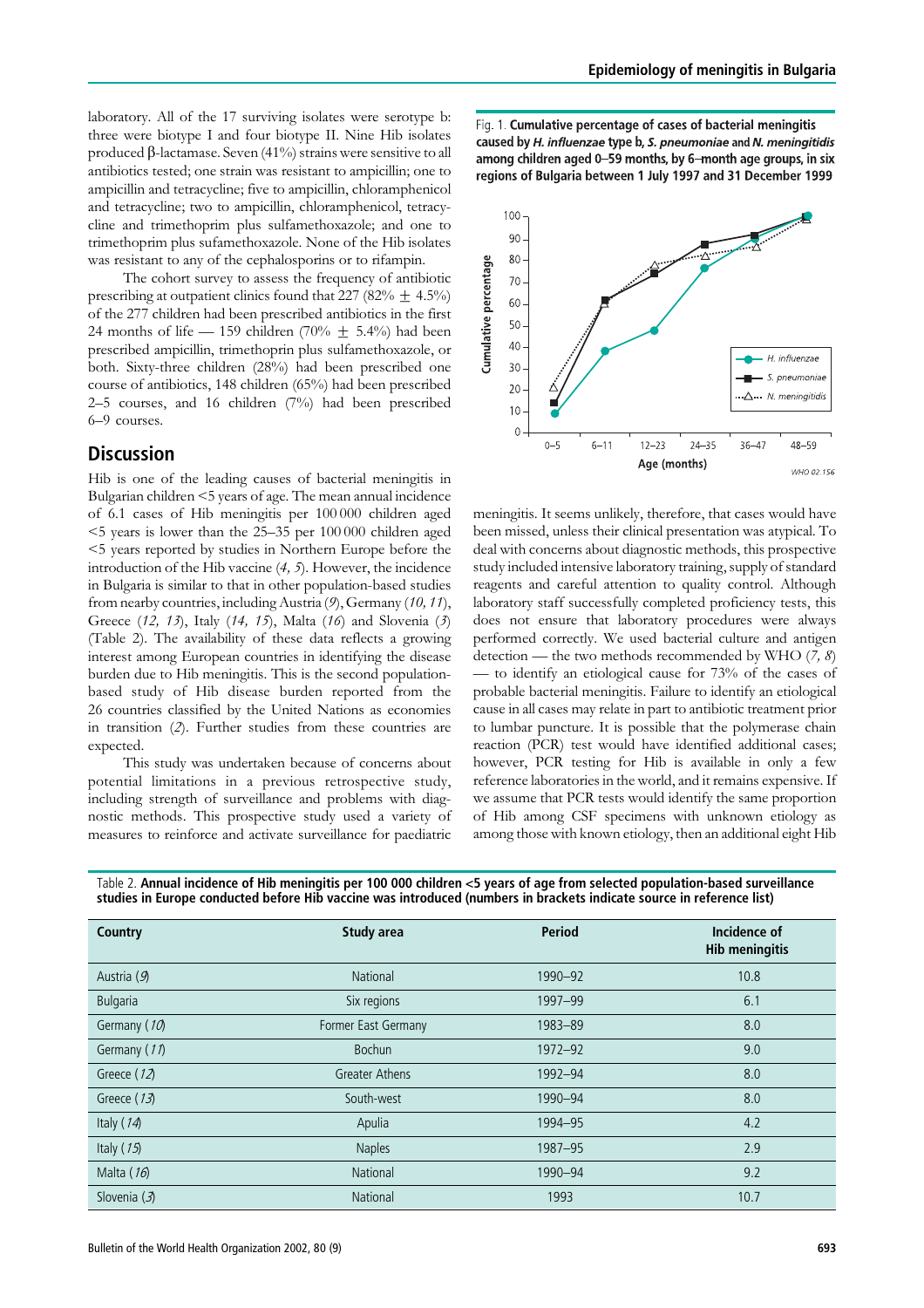cases would have been found. If these eight additional cases were included in calculations, the annual incidence would have increased to 8.4 per 100 000 children <5 years of age.

Our study shows that Hib meningitis in children in Bulgaria is a severe, life-threatening disease, which is fatal in 10% of patients. This case-fatality rate is about 2–3 times higher than rates in Canada, Scandinavia and the United States before the introduction of the Hib vaccine (17, 18). We believe this may be related, at least in part, to the high level of antibiotic resistance among the Hib strains circulating in Bulgaria. More than half of the Hib isolates in this study produced  $\beta$ -lactamase, and nearly 60% were resistant to one or more antibiotic. On the basis of these findings, the Bulgarian Ministry of Health has changed the recommended treatment protocol for initial therapy of suspected bacterial meningitis to third-generation cephalosporins.

The high prevalence of ampicillin-resistant,  $\beta$ -lactamaseproducing Hib strains isolated in this study is consistent with the frequent prescribing of  $\beta$ -lactam penicillins for infants and young children <2 years of age, a practice documented in our cohort survey. Pretreatment with antibiotics before hospital admission may interfere with recovery of causative agents in bacterial meningitis (19). As prescribing of antibiotics for children aged 0–23 months was shown to be common, it seems likely that this has contributed to the relatively low incidence of Hib meningitis found in Bulgarian children.

The fact that the overall incidence of Hib meningitis among children <5 years is not very high in Bulgaria and that there is a relatively high proportion of cases in older children (52% of cases occurred in children aged 24–59 months) may be influenced by social factors. Previous studies have identified day care outside the home and the presence of siblings of elementary school age or younger as important risk factors for

Hib disease (20–22). In Bulgaria, women are routinely granted 24 months of paid maternity leave; this means that children aged 0–23 months are not likely to attend day care facilities. The lower incidence rate of Hib meningitis probably also reflects a low rate of exposure to young siblings, as the total fertility rate in Bulgaria during the 1990s was only 1.2 births per woman  $(23)$ . These social factors — limited participation of very young children in day care outside the home and few siblings — may play a role in reducing the exposure of many young Bulgarian children to Hib.

The age distribution of patients showed that the proportion of cases in the youngest children was relatively low — only 10% of cases were in children <6 months old. This age distribution suggests that more than 80% of invasive infections caused by Hib among Bulgarian children would be successfully prevented by immunizing with Hib vaccine in early infancy. To address the public health problems caused by this vaccine-preventable disease — and as a first step towards the adoption of a routine Hib immunization programme — the Bulgarian Ministry of Health has included Hib conjugate vaccines on the list of officially recommended vaccines<sup>1</sup>

#### Acknowledgements

This research project received financial support from the WHO Department of Vaccines and Biologicals. We acknowledge the efforts of all of the members of the Hib study in Bulgaria. We also thank Professor Marc LaForce and other members of the WHO Steering Committee on Epidemiology and Field Research, who provided scientific oversight for this study.

Conflicts of interest: none declared.

#### **Résumé**

## Epidémiologie de la méningite à *Haemophilus influenzae* type b chez l'enfant en Bulgarie : étude de surveillance prospective en population

Objectif Evaluer l'incidence de la méningite à Haemophilus influenzae type b (Hib) chez l'enfant en Bulgarie et fournir des données en vue d'une décision informée sur l'utilisation des vaccins anti-Hib dans ce pays.

Méthodes Du 1<sup>er</sup> juillet 1997 au 31 décembre 1999, une surveillance active de la méningite a été réalisée dans six régions. Chez les enfants suspects de méningite, un échantillon de liquide céphalo-rachidien (LCR) a été expédié au laboratoire pour examen cytologique, chimique, test d'agglutination au latex, culture et antibiogramme.

Résultats Pendant la période d'étude de 2,5 ans, une surveillance a été réalisée sur 138 249 enfants de moins de 5 ans, ce qui représente 40 % des enfants de cette tranche d'âge en Bulgarie. Au total, 285 cas suspects de méningite ont été identifiés. Chez 8 enfants, les symptômes de méningite ont rapidement disparu avant que le prélèvement de LCR ait pu être réalisé. Chez les 277 autres, 121 (44 %) ont été classés comme cas probables de méningite bactérienne d'après l'examen du LCR. Un micro-organisme a été identifié chez 88 (73 %) des 121 cas présentant une méningite bactérienne probable. Il s'agissait de Hib dans 21 cas , ce qui donne une incidence annuelle moyenne de 6,1 cas de méningite à Hib pour 100 000 enfants de moins de 5 ans : le taux de létalité était de 10 %. Près de 60 % des isolements de Hib étaient résistants à un ou plusieurs antibiotiques, mais non aux céphalosporines de troisième génération.

Conclusion Sur la base de ces résultats, les vaccins conjugués anti-Hib ont été inscrits sur la liste des vaccins recommandés chez l'enfant par le Ministère bulgare de la Santé. Le traitement initial recommandé en cas de méningite bactérienne pédiatrique a été modifié et repose désormais sur les céphalosporines de troisième génération.